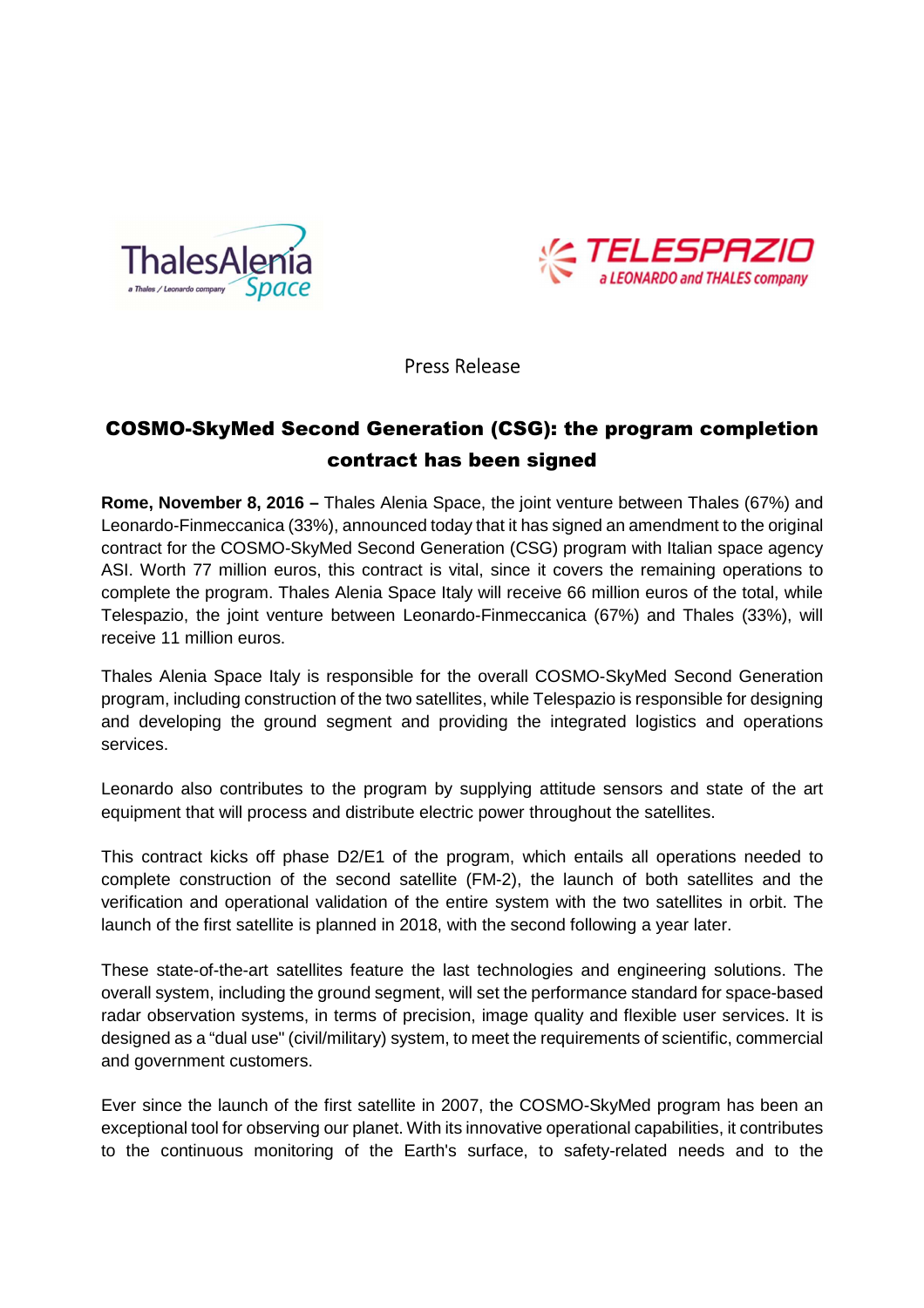management of natural events, as shown recently by the damage assessment activities and support to rescue operations following the earthquakes that hit central Italy.

The development of the COSMO-SkyMed Second Generation system will guarantee a quantum leap in terms of technology, performance and service life, consequently, strengthening Italian leadership in the Earth Observation sector on a global level. Moreover, strategic international partnerships, such as those already established with France and Poland regarding the COSMO-SkyMed reception and processing of data and data products, will also be extended.

**COSMO-SkyMed**, financed by the Italian space agency, Ministry of Defense and Ministry of Education, University and Research, is the first dual-use Earth observation system. Its four satellites monitor the entire Earth from space, day and night, under any weather conditions, using high-resolution X-band radars. The program was developed in conjunction with both large aerospace corporations and a number of innovative small businesses. Thales Alenia Space Italy is the prime contractor, responsible for the entire system, including both space and ground segments. Telespazio developed the ground segment and hosts the Constellation Control Center at the Fucino Space Center.

### **About Thales Alenia Space**

Thales Alenia Space brings over 40 years of experience to the design, integration, testing and operation of innovative space systems for telecommunications, navigation, Earth observation, environmental management, exploration, science and orbital infrastructures. A joint venture between Thales (67%) and Leonardo-Finmeccanica (33%), Thales Alenia Space also teams up with Telespazio to form the parent companies' "Space Alliance", which offers a complete range of services and solutions. Thales Alenia Space has built up unrivaled expertise in dual (civil-military) missions, constellations, flexible high-throughput payloads, altimetry, meteorology, and high-resolution radar and optical observation, as well as space exploration. The company capitalizes on its strong legacy, while also making innovation a key to its strategy. By offering a continuous stream of new products and expanding its global footprint, Thales Alenia Space has established its leadership in today's fast-evolving space sector. Thales Alenia Space posted consolidated revenues exceeding 2.1 billion euros in 2015 and has 7,500 employees in nine countries. www.thalesaleniaspace.com

#### **Thales Alenia Space Press Contacts:**

| Sandrine Bielecki   | Tel: +33 (0)4 92 92 70 94 | sandrine.bielecki@thalesaleniaspace.com   |
|---------------------|---------------------------|-------------------------------------------|
| Chrystelle Dugimont | Tel: +33 (0)4 92 92 74 06 | chrystelle.dugimont@thalesaleniaspace.com |
| Tiziana Ebano       | Tel: +39 06 41512574      | tiziana.ebano@thalesaleniaspace.com       |
| Cinzia Marcanio     | Tel: +39 06 41512685      | cinzia.marcanio@thalesaleniaspace.com     |



# **About Telespazio**

Telespazio, a Leonardo and Thales 67/33 joint venture, is one of the world's leading operators in satellite services. Its activities range from the design and development of space systems to the management of